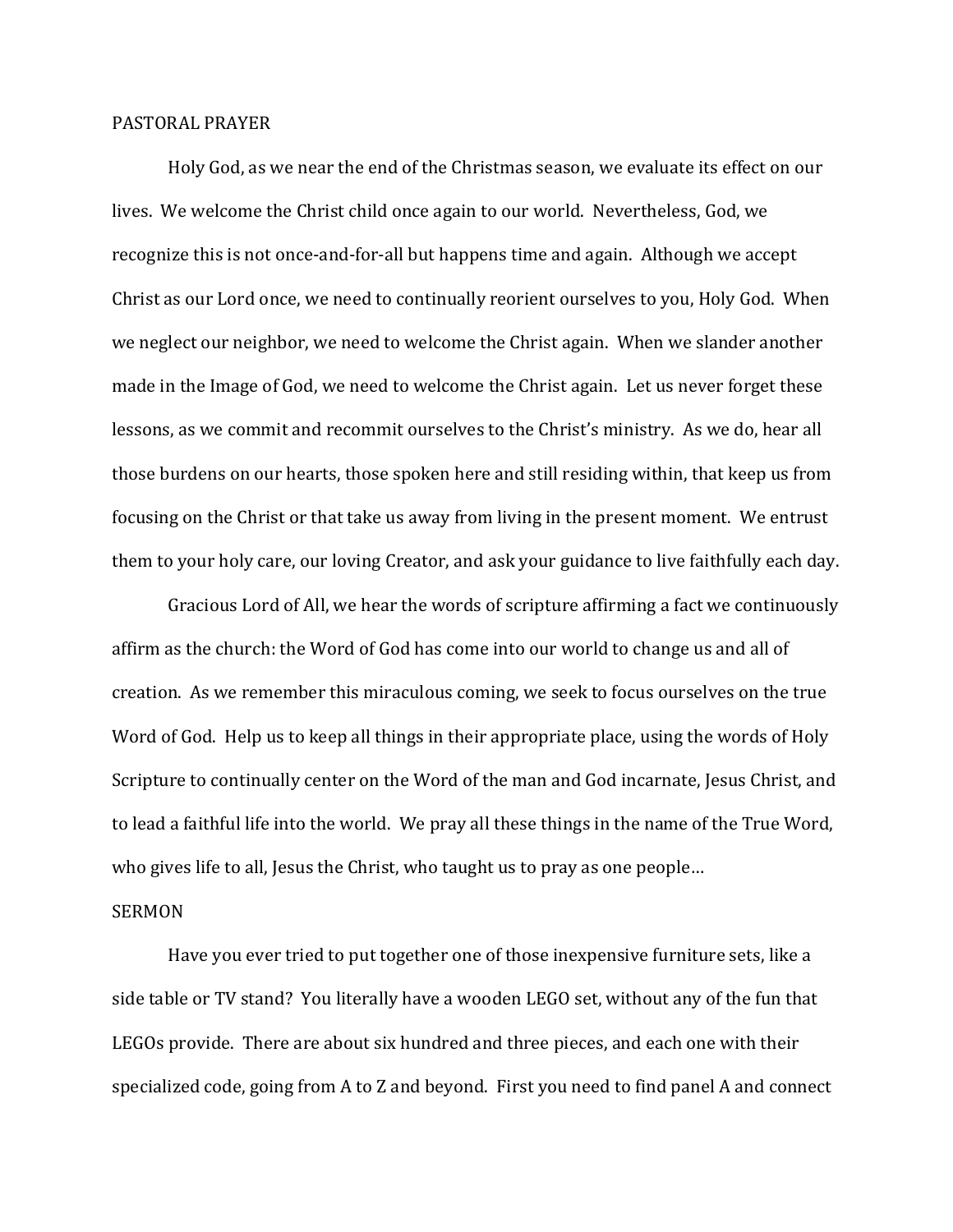it to panel C with bolt 5RRR and nut 6YYY. All the directions they have can drive you insane. Indeed, you have two choices. You can stick to those directions like glue: keep your nose in those directions until you have it scientifically figured out how and why each of the directions is written. This usually goes on for five or so hours before you finally start to figure out what is the right way to go, only to find that it's time to go to bed. On the other hand, you can use the directions as a guide, not necessarily having it all figured out but referencing them every now and then to make sure you are on the right track. On the one hand, the directions become an end in themselves; on the other hand, we find that the directions can point us in the right way as long as we are faithfully keeping our sights on the end goal, which, in this case, is a lovely new piece of furniture.

 The directions can be consuming. Some are sticklers for following the directions, wanting to do them exactly piece-by-piece. Those sticklers soon find out that the directions have become their own goal, and the spirit behind the directions is lost when we are so stuck to them we forget to adapt. Others follow them more freely, knowing the direction they provide but not needing to follow everything word-by-word to get the point. Yet, no matter how one utilizes the directions, they are always the beginning of the journey, never the end. We can have the same struggle in the Christian life. We proclaim a Living God, but we can get caught up in doing the right thing so much that we have paralysis by analysis. We can get so stuck in the directions that we forget to live well in light of the Gospel every moment, every day. We can get so stuck in figuring out every aspect of the written word that we forget that we serve the spirit of the Living Word. That Living Word is the man Jesus Christ, who has come, who is come, who is to come. As this season of Christmas soon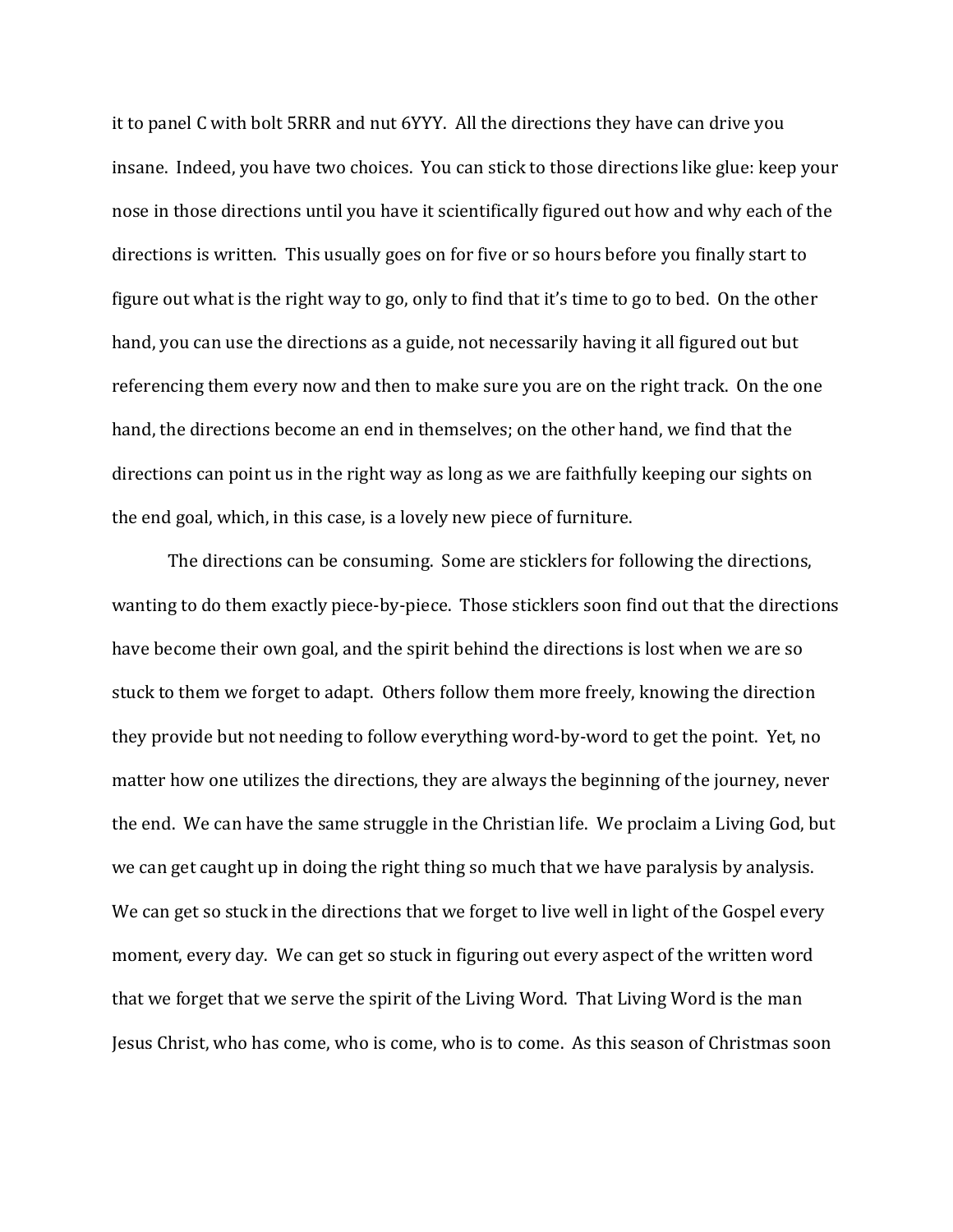comes to an end, let us reorient to the Living Word as we look at John's poetic statement of the Word coming into the world and live our lives in light of that coming.

 Each Gospel reading has its unique perspective, but few passages in scripture are more poetic than the beginning of the Gospel According to John. There is no story of Jesus' birth here. There is something much more universal that extends to before the creation of the Universe. "In the Beginning was the Word, and the Word was with God, and the Word was God." Jesus Christ surpasses Creation, for Jesus is God becoming a human being. This is not only poetic to our English ears, it meant a lot to the early Christians with their Greek ears. In Greek, the word here is "logos." This Logos is the power behind everything. In other words, this text is claiming something important, and keeping our eyes on the Logos, the Eternal Word, brings us to understand what we are supposed to do.

 If there's one part of the passage to take with us everyday, it is John the Baptist. He is our example. John points to someone greater, laying down his own ego to carry out that mission. John the Baptist follows the path of the Gospel of John and its ultimate point. It says he was not the light, but he came to testify to the light. The true light, instead, was coming into the world. This passage at the beginning of John is saying what the point is. The Gospel is the Gospel only because of the person behind the story. Like the rest of John's Gospel and every character that comes our way, it testifies to the True Word coming into the world. This is our focus; this is our calling. This life is about testifying to the True Word coming into the world and utilizing all we have to do so.

 But there is a distinction to be made here. When we hear how we are meant to live in the Word of God and point back to the Word, we immediately think of scripture. It is, so to speak, the instruction book we have for living the Christian life. And indeed we should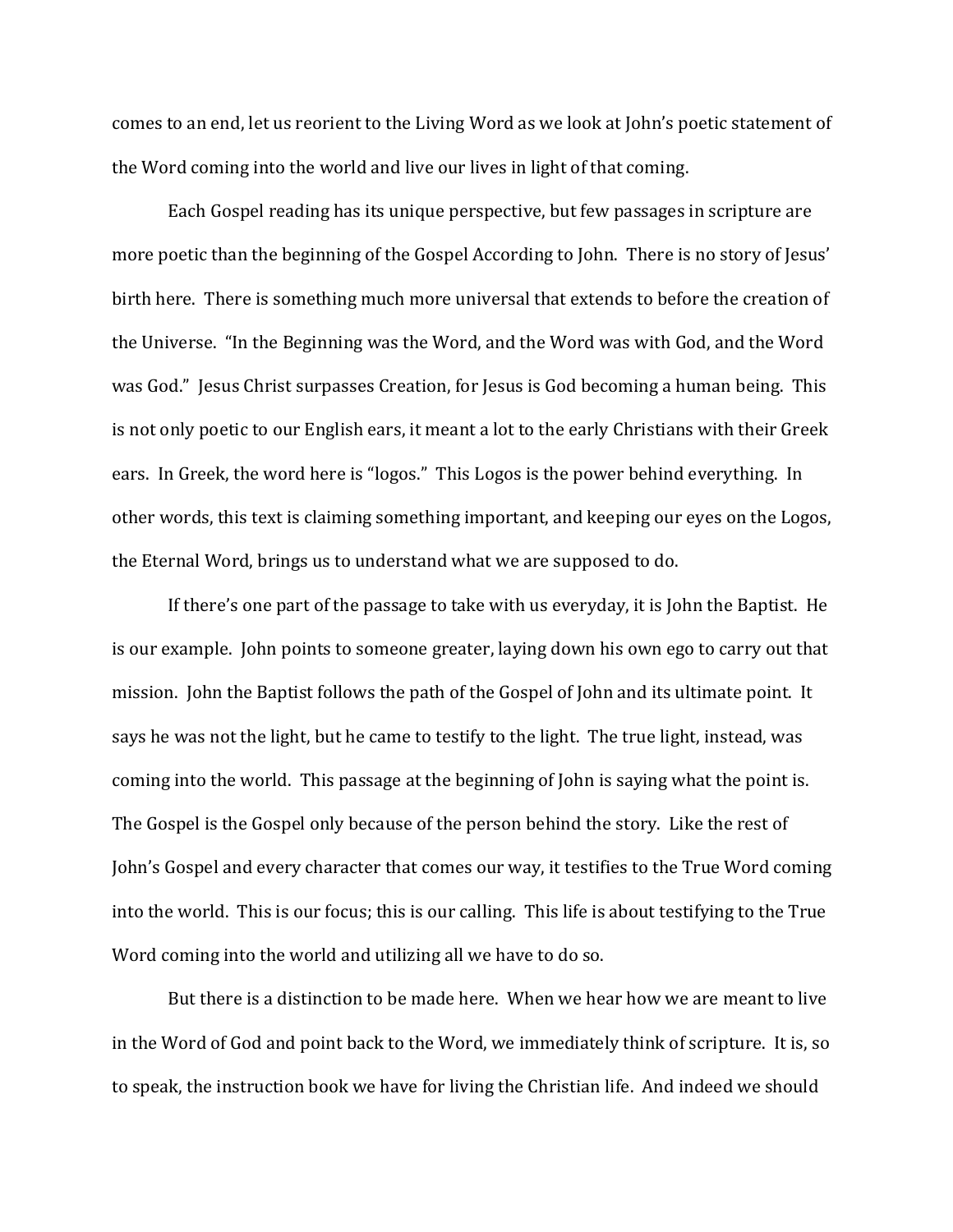focus on scripture, for it is how we come to understand the True Word of God the Gospel speaks of. But the two are not the same; scripture is a messenger. Scripture is the John the Baptist that delivers the true message, the true Gospel: God has come to the earth as a human being, as Jesus Christ. Jesus preached, Jesus taught about how we are to live as children of God, Jesus Christ was crucified, and Jesus Christ rose again. Just like John the Baptist, scripture testifies to these things, but scripture only points the way. Scripture is not the light but testifies to the light. When we abuse scripture, we lose the distinction.

Like Ikea furniture, we can't live our lives with the focus on the directions. Does anyone say, after building a beautiful cabinet or bookstand or model, "Look, I followed the directions!" No, it's foolish. No player playing football would say, "Hey, Coach, I ran the play just as you drew it up!" even though it had no result. Players don't care about that. We don't follow the directions to follow directions. Like directions for anything, from a new bookstand to changing oil in a car, they are a means to an end, not the end in itself. The directions lead you to do the right things to gain the ultimate goal. You don't get a reward for following the directions: the reward is the new, beautiful work coming out of the effort.

In our case, scripture is the instruction book of life. The words of scripture only have power because there is a greater word, the Word of God, and there is a greater goal, God's service. In today's world, scripture can be abused by making it in itself more important than the power behind it. It may seem so easy not to do this, but this is a subtle danger I'm consistently reminded of when I hear it used very badly. Three of the best or worst words that we can ever use are simple: "The Bible says." These are three words that can lift up or tear far down. These are three words that can give life or kill it right off. These are three words that can invite or shut people down to the Gospel all together. And,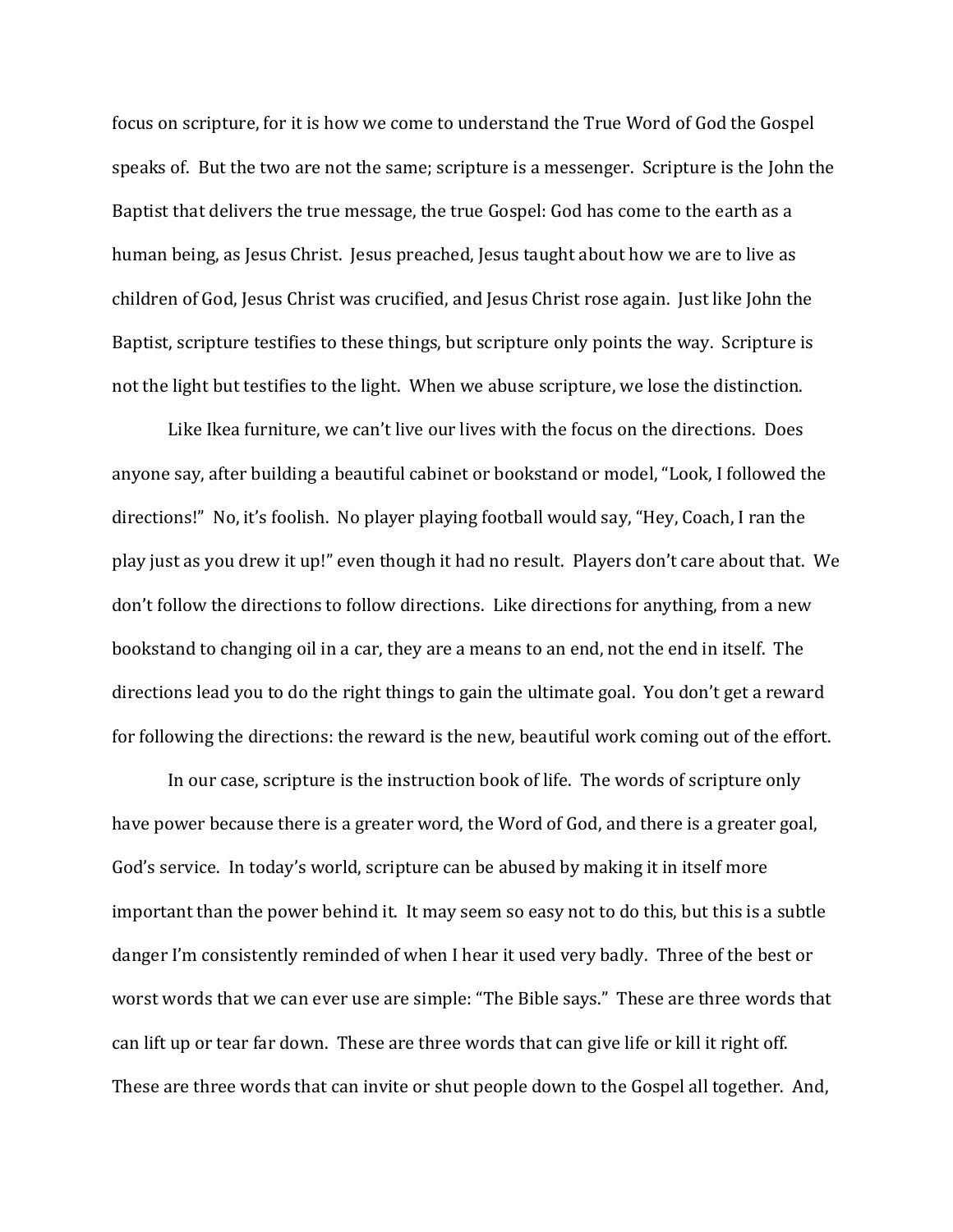just like scripture, it all depends on how we use them. Scripture never testifies to itself but the True Word. When we use scripture badly, we are not testifying to the True Word; we are utilizing scripture like a bat. This bat injures ourselves and others. Some can get so nitpicky with following the words of scripture that there is no joy in life, no focus on faithful service in the One it describes. If we use scripture like a bat, we will soon find that we are not being welcoming. We are not focused on bringing people to the Living Word. We are focused on our own agendas. Unlike some loud and boisterous voices, we are not always "in the right" when we use scripture to further a point. We never serve God when we tear others down with scripture's words. That's not Jesus Christ at work. We only have to look as far as the Pharisees, for they tried to use the words of scripture against Jesus, the True Word. We all know they were fighting for their own agendas and it was apparent. When that happens, scripture is utilized as nothing less than an idol, indeed, an idol, because scripture has become more important than faithful service in the One it testifies to.

The spirit of this passage is knowing how to live in its light. Knowing the directions inside and out is no victory. We get no reward for following scripture in itself. The Gospel itself is yelling out here, "Look, I am not the point! This Word is the point!" Scripture points to the service of following the True Word of Jesus Christ. When we follow the directions while not keeping our sights on the ultimate goal, we serve the written word without the spirit of the Living Word. If we are using the written word to build up our neighbor, to love the unloved, to care for those we'd rather not care for, we are serving the Word that brings life to all. Our words will lift up. They will not focus on what we want others to do or be. We will be the conduit of the Light that comes into the World.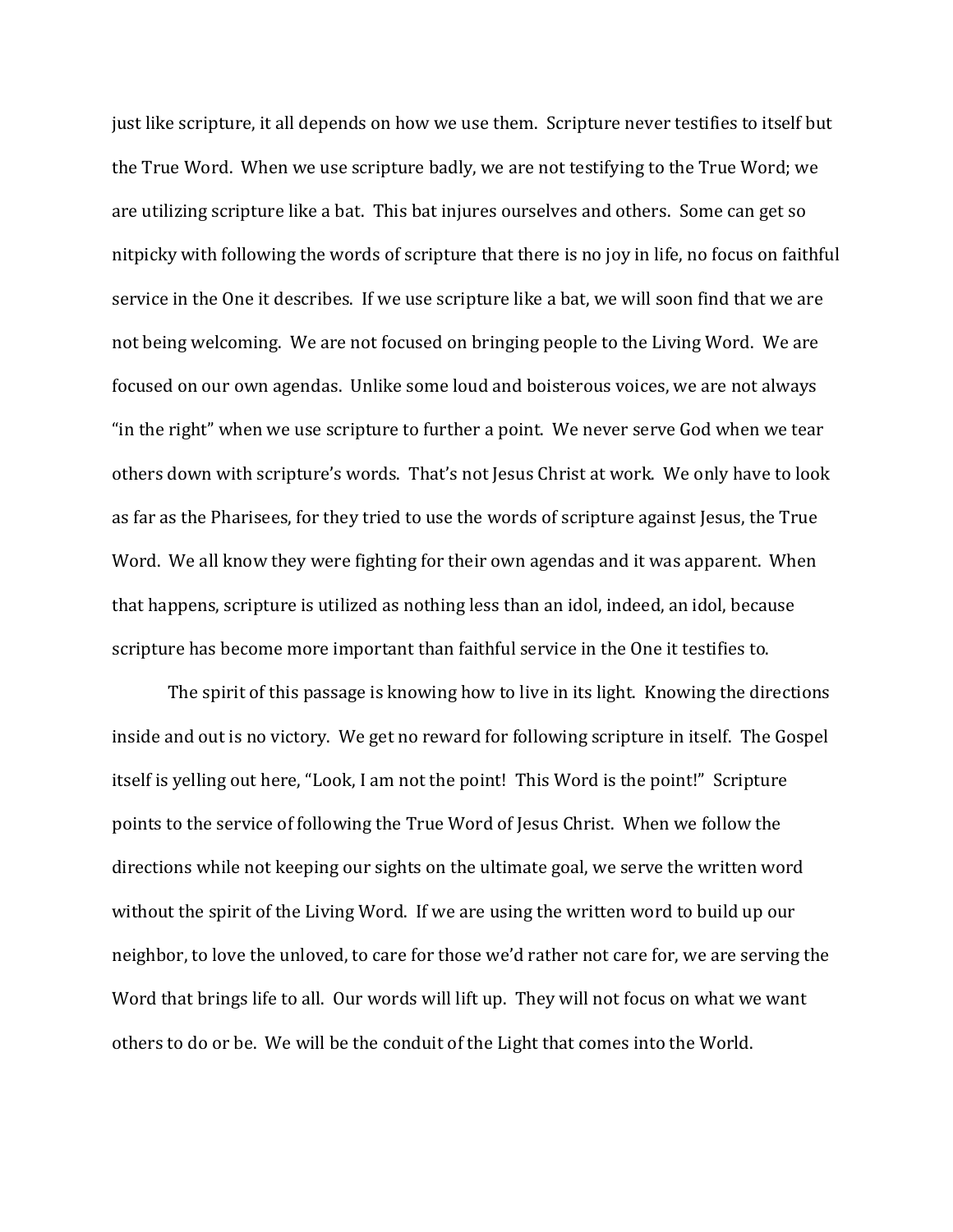Like furniture, we ultimately need to build something from the instructions. We need to turn the directions to the actions, to building something that lasts. We need to turn the words of the instructions to how we live each and every day. That is fullness of life living for the Word that John the Baptist and the Gospel of John attests to here. There are beautiful fruits that sprout when we are attuned to the Living Word of God. When we are oriented to the Word, the Word of Jesus Christ, then we serve with the right spirit. I heard a wonderful interview lately with the Rev. James Martin, who spoke about how he found God working in his life. He wasn't speaking particularly about this passage, but his wisdom stuck with it. He spoke about the word "religious" and many religious people he knew. What happens when we hear that word? To me, it speaks of dry, and it did to him too. He spoke of many people he knew who are very religious, committed people who were, frankly, grim and joyless. "Religious," especially in today's world, harkens to those that are more focused on following rules and doing things exactly right that they miss the joy in life. And, frankly, sometimes when people find out that I am a pastor, that is the role they need to see themselves in. This is not someone I can joke with. I have to be serious because he is serious. I have to be good because he's a pastor after all, and their focus is on being good and spotless at all times. No, that's not the way I roll. I don't want to be seen as that person, but as living with joy and vulnerable at the same time.

Here's a question he asked I think is quite appropriate to this message: how often do we think of Jesus or any of the heroes of scripture smiling or laughing? How often do we think of them joyful and full of life? Sure, this is serious stuff, but he has a point here. We don't. They are often dry and serious like many people think religious people out to act. For goodness sake, says Rev. Martin, let's not forget that Jesus' very first miracle was